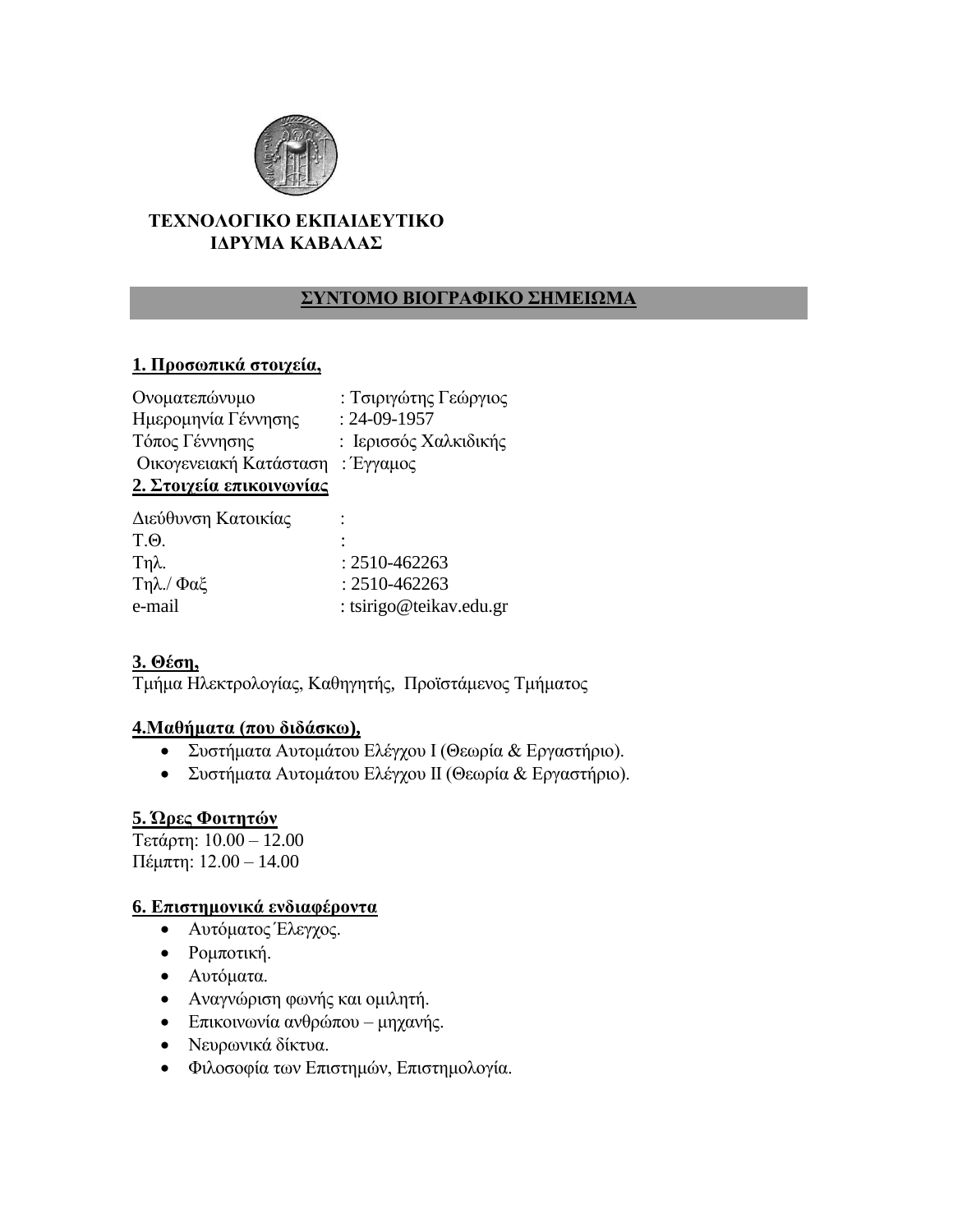#### 7. Δημοσιεύσεις.

σε περιοδικά

Tsirigotis G, Naranjo M. Control of an automaton using uncertain information. EURISCON '98, June 22-25, Athens, Greece. Lecture Notes in Control and Information Sciences, vol. 243, p.p 171-182. Springer Verlag. ISBN: 1-85233-123-2.

Theriou N, Tsirigotis G. The construction of an anticipatory model for the strategic management decision making process at the firm level. International Journal of Computing Anticipatory Systems, Vol. 9, pp 127-142. Belgium, 2000. ISSN: 1373-5411, ISBN: 2- 9600262-2-5.

Tsirigotis G, Naranjo M. Speech Recognition Using Neural Network and Psychoacoustic Model of Hearing. Ultra Scientist of Physical Sciences, International Journal of Physical Sciences, India, 2001. Εργασία αποδεκτή προς δημοσίευση.

José Luis Lázaro, Manuel Mazo, Georgios Tsirigotis. Infrared out-door sensor for wheelchair. International Journal of Image Processing & Communications Vol. 8, p.p 3-12, 2001. ISSN:1425-140X.

Tsirigotis Georgios, Berry Laure, Gatzioni Maria. Neural Network based recognition, of CO and NH3 reducing gases, using a metallic oxide gas sensor array. Journal of Telecommunications and Electronics, Riga Technical University, Latvia, 2003, Vol. 3 p.p 6- 10. ISSN: 1407-8880.

Tsirigotis Georgios, Bandekas Dimitrios, Pogaridis Dimitrios, Lázaro José Luis. Comparative control of a nonlinear first order velocity system by a Neural Network NARMA-L2 method. Journal of Electronics and Electrical Engineering, Kaunas University of Technology. Kaunas, Lithuania, 2004. Vol. 6(55) p.p 5-8. ISSN: 1392-1215.

Tsirigotis Georgios, Bandekas Dimitrios, Pogaridis Dimitrios, Lázaro José Luis, «The Anticipatory Aspect in Neural Network Control», Journal of Electronics and Electrical Engineering, Kaunas University of Technology. Kaunas, Lithuania, 2005. Vol. 2(58), 10-13. ISSN: 1392-1215.

K.E. Wolff, G. Tsirigotis, M. J. Méhois, V. Krasnoholovets, M. Kljajic', J. Chandler, V. Burdyuzha, A. Bonaly, and M. Bounias, «Science Responsibility and Scientists Concern for Evolution of Planet Earth: a Manifesto on action for World's peace and harmony», International Journal of Computing Anticipatory Systems (IJCAS), Liège, Belgium 2006. Vol. 19 p.p 3-18. ISSN 1373-5411 ISBN 2-930396-05-9.

Bandekas Dimitrios, Tsirigotis Georgios, Antoniadis Pantelis, Vordos Nikolaos, «A Robust Controlled Design for a Multimachine Power System», Journal of Electronics and Electrical Engineering, Journal of Electronics and Electrical Engineering, Kaunas University of Technology. Kaunas, Lithuania, 2006. Vol. 1(65), 20-24. ISSN: 1392-1215.

L. Magafas, J. Kalomiros, D. Bandekas and G. Tsirigotis, "Optimization of the electrical properties of Al/a-SiC:H Schottky diodes by means of thermal annealing of a-SiC:H thin films" Microelectronics Journal, Vol. 37, Issue 11, 2006.

D. Bandekas, N. Vordos, K. Tarchanidis, L. Magafas, G. Tsirigotis, [«Optimum Selection](http://internet.ktu.lt/lt/mokslas/zurnalai/elektr/z80/02_ISSN_1392-1215_Optimum%20Selection%20based%20on%20the%20Energy%20Capacity.pdf)  [based on the Energy Capacity between Different Types of Renewable Sources using a](http://internet.ktu.lt/lt/mokslas/zurnalai/elektr/z80/02_ISSN_1392-1215_Optimum%20Selection%20based%20on%20the%20Energy%20Capacity.pdf)  [Controller»](http://internet.ktu.lt/lt/mokslas/zurnalai/elektr/z80/02_ISSN_1392-1215_Optimum%20Selection%20based%20on%20the%20Energy%20Capacity.pdf), Journal of Electronics and Electrical Engineering, Journal of Electronics and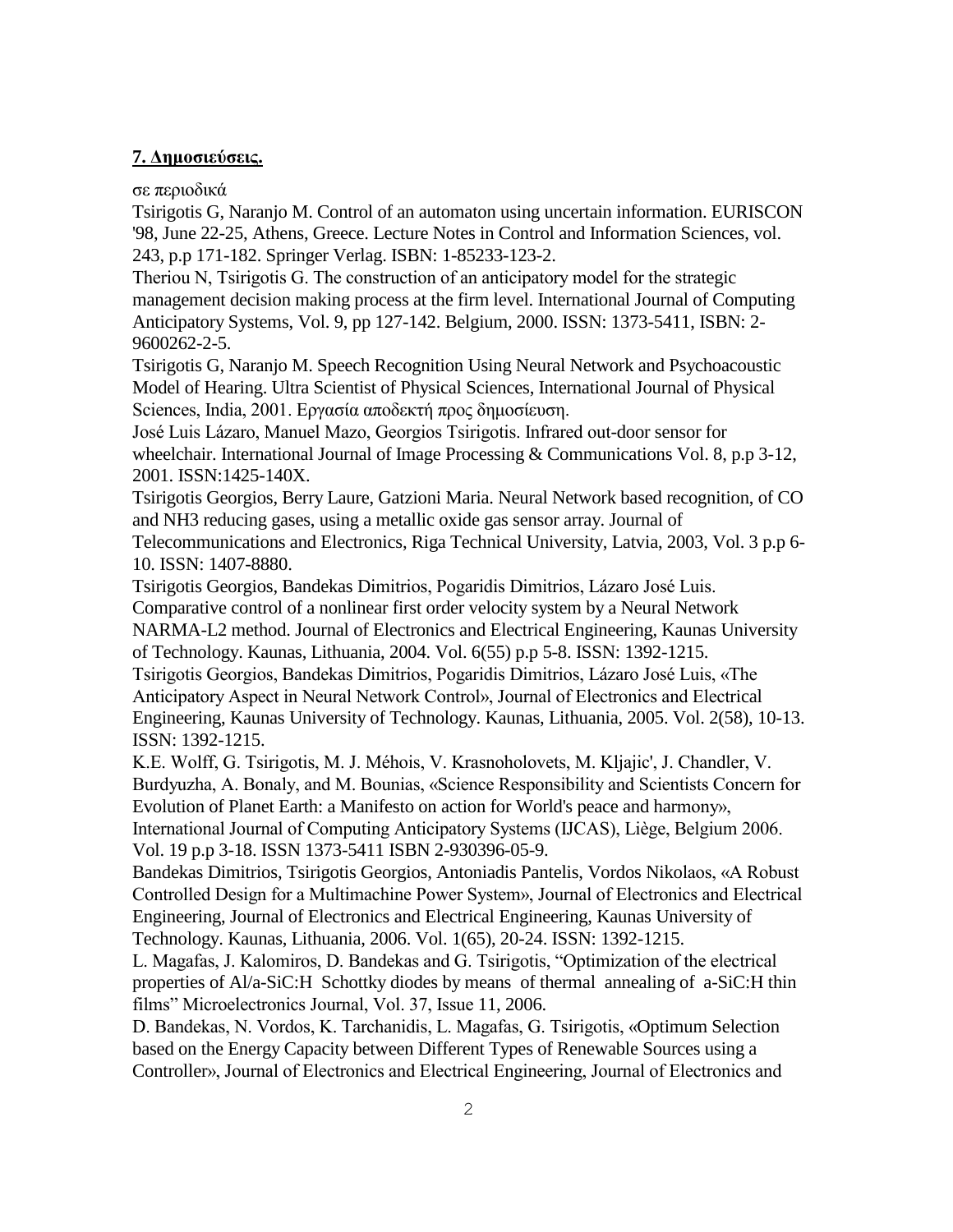Electrical Engineering, Kaunas University of Technology. Kaunas, Lithuania, 2007. Vol. 8(80), 9-12. ISSN: 1392-1215.

Dionysios Lefkaditis, Georgios Tsirigotis, "Intelligent optical classification system for electronic components", Journal of Electronics and Electrical Engineering, Journal of Electronics and Electrical Engineering, Kaunas University of Technology. Kaunas, Lithuania, 2009 (Accepted, Under Publication).

Dionysios Lefkaditis, Georgios Tsirigotis, "Morphological feature selection and neural classification for electronic components", JOURNAL OF ENGINEERING SCIENCE AND TECHNOLOGY REVIEW, Kavala Institute of Technology. Kavala, Greece, 2009. Vol. 2, 151-156. ISSN: 1791-2377.

σε διεθνή συνέδρια με κριτές

Naranjo M, Tsirigotis G. Time Delay Neural Network in a Psychoacoustic Model of Hearing. World Multiconference on SYSTEMICS, CYBERNETICS AND

INFORMATICS. July 7-11 1997 Caracas Venezuela. Proceedings vol. 3 p.p 366-373. ISBN: 980-07-4150-X.

Naranjo M, Tsirigotis G. Speech Intelligibility Measure for vocal control of an automaton. CASYS '97, Liège, Belgium 1997. American Institute of Physics, 437, p.p 244-257. ISBN: 1-56396-827-4, ISSN: 0094-243X.

Tsirigotis G, Naranjo M. Vocal Control of Automaton Using Anticipation. CASYS '99, August 9-14, Liège, Belgium 1999. American Institute of Physics, 517, p.p 661-676. ISBN: 1-56396-933-5, ISSN: 0094-243X.

Tsirigotis G, Naranjo M, Kouskouridis K. Word recognition using Neural Networks and psychoacoustic model of ear. TELEC "2000, July 12-14 2000, Santiago de Cuba, CD form. ISBN: 84-8138-393-7.

Felipe Espinosa, Raúl Mateos, Elena López, Manuel Mazo, Georgios Tsirigotis. Low cost solution of hardware platform for total development environment of robotic control systems. SERVICEROB"2001, June 25-27, Santorini, Greece 2001.

Tsirigotis Georgios. Necessity of introducing philosophical dimension in automatic control engineering studies. IFAC-EDCOM 2001, Education in Automatic Control, The Challenge of new Technologies. September 16-18, Linz, Austria 2001, p.p 2-6.

Georgios Tsirigotis, Anestis Michael. Optical Character Recognition (OCR) of Greek Handwritten characters comparing different Neural Network. TELEC ´2002, July 17-19 2002, Santiago de Cuba, CD form. ISBN: 84-8138-506-9.

Tsirigotis Georgios, Pogaridis Dimitrios. «The upgrade of the university in the confrontation of the problems of humanity», EAEEIE, 18th, Annual Conference, July 2-4 2007, Prague, Czech Republic, CD Form. ISBN: 978-80-01-03745-4.

Tsirigotis Georgios, Pogaridis Dimitrios, Karasavoglou Anastasios, Papadourakis Georgios, Jan Ligus. «The attributed importance in the humanitarian dimension of study of technological direction from the factors of technological education», EAEEIE, 19th, Annual Conference, IEEE, June 29 – July 2 2008, Tallinn, Estonia, p.p 108-111. ISBN:978-1-4244- 2008-7. INSPEC Accession Number:10186287.

George Papadourakis, Fernando Maciel Barbosa, Cyril Burkley, Michael Hoffmann, Daniel Pasquet, Georgios Tsirigotis, Ioannis Kiriakides. «Clustering Analysis on Questionnaire